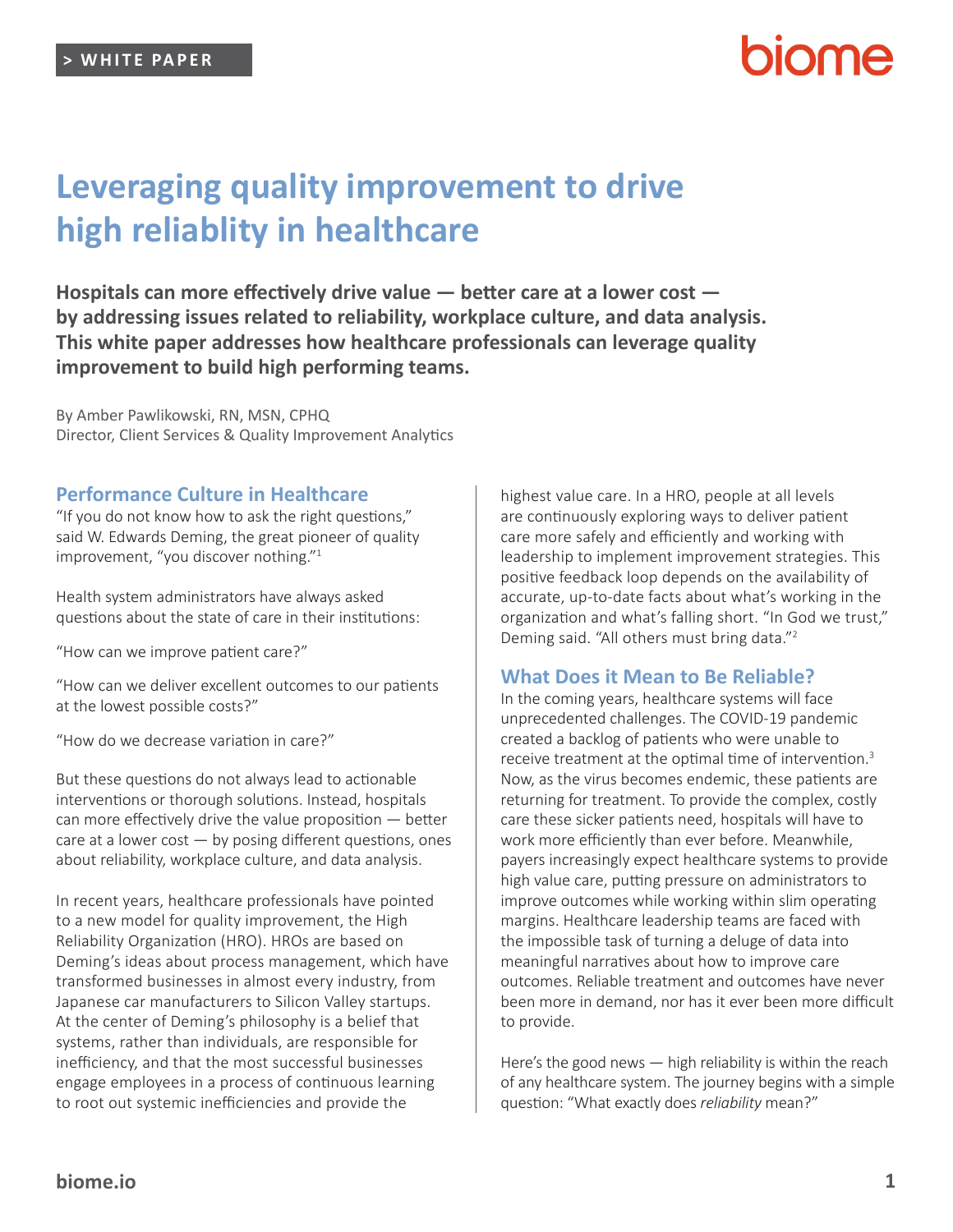# **NOMA**

The answer concerns patient safety. Studies suggest that as many as one third of patients experience preventable harm when hospitalized, and that close to half a million people die every year from these injuries.<sup>4</sup> Hospitals work tirelessly to improve patient safety, but preventable harm still occurs at alarming levels. In a keynote address in 2017, Don Berwick, MD, president emeritus and senior fellow at the institute for Healthcare Improvement, pointed to the damaging "illusion that we've [already] worked on safety." Many quality improvement initiatives fall short because interventions are implemented piecemeal, rather than as part of a coordinated program to improve workplace culture. Most hospitals are also hampered by inadequate data handling capabilities. To drive lasting change, they need the ability to blend clinical, financial, and operational data with patient safety data, and extract from that information actionable insights about how to efficiently improve outcomes.<sup>5</sup>

Reliability also means providing high value care. Hospitals must improve outcomes while also weighing the cost for both payers and patients. Recent studies indicate that to strike this balance, healthcare systems must identify and understand patient cohorts and subcohorts, especially those that require tailored care.<sup>6</sup> There is also significant evidence that better quality care leads directly to lower cost, particularly in acute care settings. For example, readmissions to the hospital after coronary artery bypass have an average cost of \$13,000.<sup>7</sup> An acute kidney injury (AKI) after percutaneous coronary intervention (PCI) can add up to \$10,000 in incremental costs.<sup>8</sup> By providing quality care and avoiding complications, hospitals, payers, and — most importantly — patients can avoid unnecessary expenditures. Reductions in excess hospital days also increase patient satisfaction and lead to a lower incidence of iatrogenic disease.<sup>9,10</sup> Finally, as hospitals provide highly reliable care, they achieve greater financial predictability.

HROs create a workplace culture centered around the customer's needs (in the case of healthcare systems, patients are the customers) for high value, safe care. In other to do this, they use data analysis to help drive systems of continuous learning and quality improvement. The Cultural Maturity Model is a useful way of

conceptualizing the evolution toward high reliability. It tracks different levels of workplace ethos, beginning with "reactive"— a workplace in which problems are tackled *after* they happen. Employees scrambling to fix mistakes are prone to make more mistakes, meaning that in reactive institutions, failures compound themselves. Many hospitals are stuck in this stage, while others have rudimentary systems in place to manage hazards, such as protocols for preventing hospital infections and a basic feedback apparatus for patients and employees.

To move beyond the "systematic" workplace, to the "proactive" or "generative" workplace that defines HROs, health systems must reimagine their understanding of reliability away from a set of checkboxes and compliance measures, toward a *culture* of reliability. One HRO asked care teams to think of themselves as having two jobs: the job they were hired to do and the job of increasing value and safety. $11$ Safety becomes a way of doing business, foremost in the minds of all employees, at all times. This goal is eminently achievable when institutions find concrete ways of encouraging employees to think and behave like a team to create superior outcomes for patients.

### **How Does a Hospital "Play like a Team?"**

Proactive cultures move beyond compliance and toward improved performance by anticipating problems before they arise, thereby creating a "just culture"— a workplace environment in which employees feel comfortable speaking up when they see mistakes. Deming argued that management should make it clear to all employees that nobody will "lose their job" for striving to contribute to quality and productivity. "Eliminate fear from the workplace," he wrote.<sup>12</sup>

"Generative cultures" are the highest level of maturity. Hospitals in this stage promote a just culture. They also ensure that clinical teams and administrators collaborate in a process of continuous learning. Generative culture is rooted in a process that Deming called the "Shewhart Cycle," or the Plan-Do-Study-Act (PDSA). Psychological safety allows employees the freedom to express doubt, concerns, and new ideas. Based on this feedback, management can work closely with clinical teams to plan and then implement interventions. Reliable data helps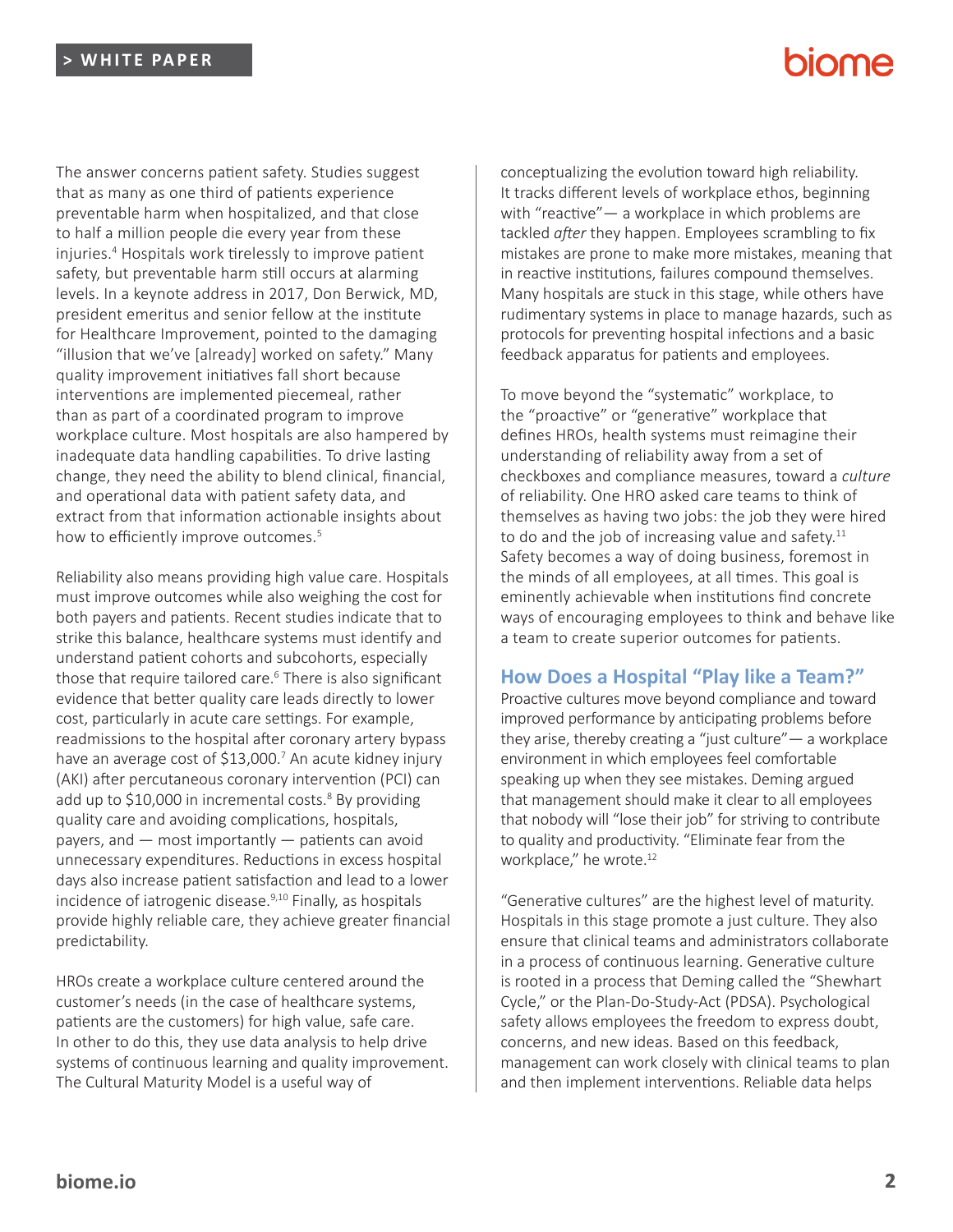management evaluate the impact of these changes and revise accordingly. A range of other QI strategies have emerged from this basic framework, including DMAIC, which relies heavily on deep data analysis, and Lean Six Sigma, which emphasizes workplace collaboration to eliminate unwanted waste and variation.

In each of these models, transparency is essential. All members of the healthcare team must be empowered to call attention to potential safety issues. This can only happen when hospitals treat problems as the fault of the system rather than the individual, a philosophy powerfully articulated in the landmark report, "To Err is Human." "Errors are caused," the authors argue, "by faulty system processes, and conditions that lead people to make mistakes or fail to prevent them."<sup>13</sup> But a 2018 survey of 630 US hospitals showed that non punitive response to error was one of the top patient safety issues, with more than half of staff respondents saying they worried that event reports would be held against them $14$ 

All those unreported errors are wasted opportunities for clinical education and system process intervention. If a hospital wants to play like a team, it needs to build a culture of psychological safety for its employees, and key to this undertaking is a reliable means for locating faults in systems processes and conditions, and the confidence to implement projects that ameliorate those faults. When employees see that the administration is invested in fixing problems rather than penalizing individuals, they will form stronger, collaborative bonds with their coworkers and managers, and will willingly contribute to the project of quality improvement.

For employees to gain confidence in their institutions, healthcare teams need reliable data and stronger analytic capabilities — they need an accurate, up-to-date picture of variations in performance, and targeted insights about the root causes of inefficiencies and failures of patient safety. This means that patient safety and quality data must be integrated with financial and operational data to create accurate information about the current state of care. Only then will the leadership have the opportunity to engage clinicians and staff in the task of remedying defects in the value of care. Leaders must track the progress of multiple

interventions in real time, and adjust course based on information gleaned from new data and employee feedback.

When healthcare teams can review data demonstrating that quality improvement initiatives are improving outcomes for patients, they will begin to see that they are an essential part of the institution. Research suggests that pride in one's work, coupled with institutional engagement, can drastically increase employee productivity. These feelings can also significantly reduce employee burnout, a seemingly intractable problem for hospitals in the COVID-19 era.<sup>15</sup> A sense of camaraderie is also invaluable as care teams collaborate to provide the complex care that an aging population increasingly demands. Finally, employees who work well together will perfect interventions and willingly tackle new opportunities.

#### **How Can We Use All This Data?**

To pinpoint inefficiencies, construct cost-efficient interventions, and track the impact of improvement strategies, hospitals need a way of organizing and interpreting unwieldy masses of data. Between EHRs, financial data, clinical registries, patient surveys, and public reporting, administrators already have more information than they can use. With innovative technologies, the depth and breadth of this data is rapidly increasing. New dashboards often complicate matters, inundating clinical teams with confusing or inconclusive data gleaned from flawed datasets. Resource-restricted hospitals, already overwhelmed with the demands of patient care, do not always have the analytical and clinical expertise — much less the artificial intelligence systems — necessary to turn this barrage of information into actionable narratives. It would cost a health system valuable resources and years of arduous development to build teams equipped to collect and analyze the institution's data, and plan effective, costefficient interventions.

Nevertheless, big data is a big opportunity, and if healthcare systems are to survive and thrive in these difficult times, they must take advantage of it. Biome is equipped to help hospitals extract actionable narratives from a range of data sources and show them how to use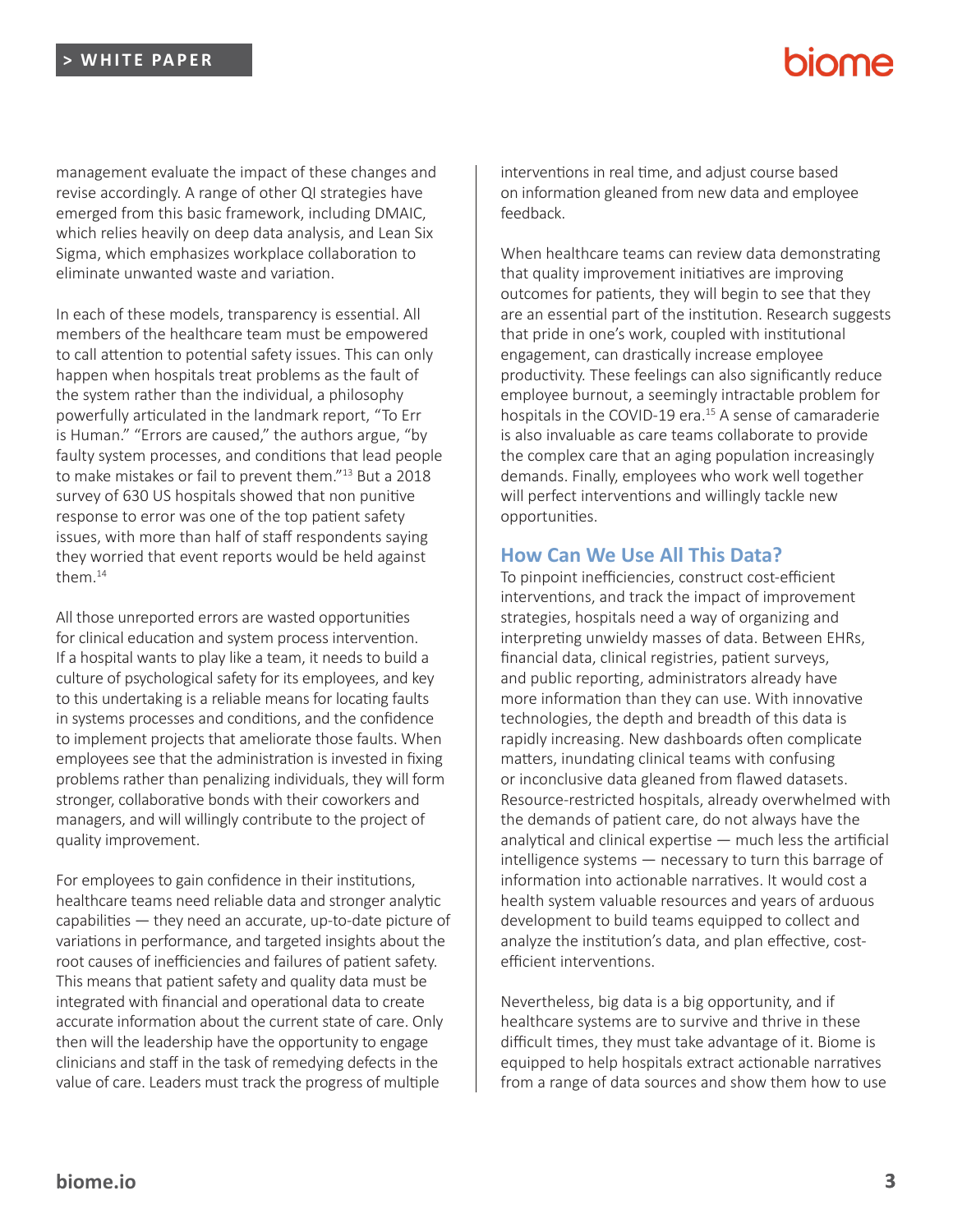# **NOMA**

those narratives to drive innovative solutions. We are experts in cardiovascular services, combining the most advanced machine learning technologies with deep clinical and analytical experience to help clinical teams deliver the best care at the lowest cost.

The Biome Opportunity Engine™ helps to identify metrics and rank them according to projected cost-savings and outcome improvement. This process reduces variation and encourages higher standards of care by allowing physicians access to precision benchmarking information. Our extensive Biome Knowledge Network™ illuminates interventions that have been successfully implemented at comparable institutions. It points care teams toward shared learning resources to help them efficiently improve patient safety. The Biome Performance Manager™ tracks multiple initiatives in real time, giving care teams an accurate picture of how their hard work leads directly to improved patient outcomes and helps to proactively manage data variance. These products are driven by the powerful Biome Analytic Engine™, which reconciles misaligned data sets, drills deeply into this newly organized information, and provides hospitals with a highly detailed understanding of their current state of care.

Biome grounds care teams in scientific QI, allowing hospitals to confidently embrace the Lean and DMAIC methodologies. These proven approaches to quality improvement are used successfully in a wide variety of sectors, including the airline industry, which is (like healthcare) both complex and high stakes. We believe that continuous learning and ongoing performance improvement are essential for hospitals that want to eliminate waste and improve patient safety. Our client services team, led by cardiovascular healthcare experts, actively participates in the quality improvement process. We use machine learning technologies to accelerate the learning and improvement cycles to deliver positive and timely results — often within months. These results are often compounded over time as the institution begins to shift toward a generative culture. The B-I-O-M-E acronym is useful for describing this unique approach to quality improvement:

## **B. Benchmark**

Biome generates tailored benchmarking information to help a hospital understand its baseline performance compared to other, similarly sized institutions, with similar patient demographics, as well as leading national programs. In this way, healthcare teams gain a thorough understanding of how they stack up against other leading programs in key patient quality and safety indicators as well as operational and financial measures.

## **I. Identify**

Biome's unique analytic platforms can identify hundreds of points of inefficiency with a high degree of accuracy and specificity. Biome's machine-enabled analytic offerings untangle the factors contributing to each of these points and helps to identify root causes.

## **O. Prioritize Opportunities**

Biome helps hospitals rank opportunities for improvement, so they can focus on efforts that will save the most money and improve outcomes for the most patients. We understand that hospital administrators have limited resources and time, and we want to help you make the most of these valuable resources.

## **M. Modify**

Biome points hospitals toward interventions that are proven to work. Our Biome Knowledge Network allows healthcare systems access to vast stores of information gleaned from years of experience and data collection. These insights allow hospitals to confidently implement improvement strategies.

## **E. Excel**

Biome helps healthcare systems measure their success, tracking progress in real time so that fine tuning interventions become second nature. We help you create a long-term plan for success, including strategies to help you move up in national rankings, all while growing a culture of engagement and safety. Biome's highest ideal is a self-sustaining ecosystem, in which employees at all levels of the hospital contribute to institutional health and resilience.